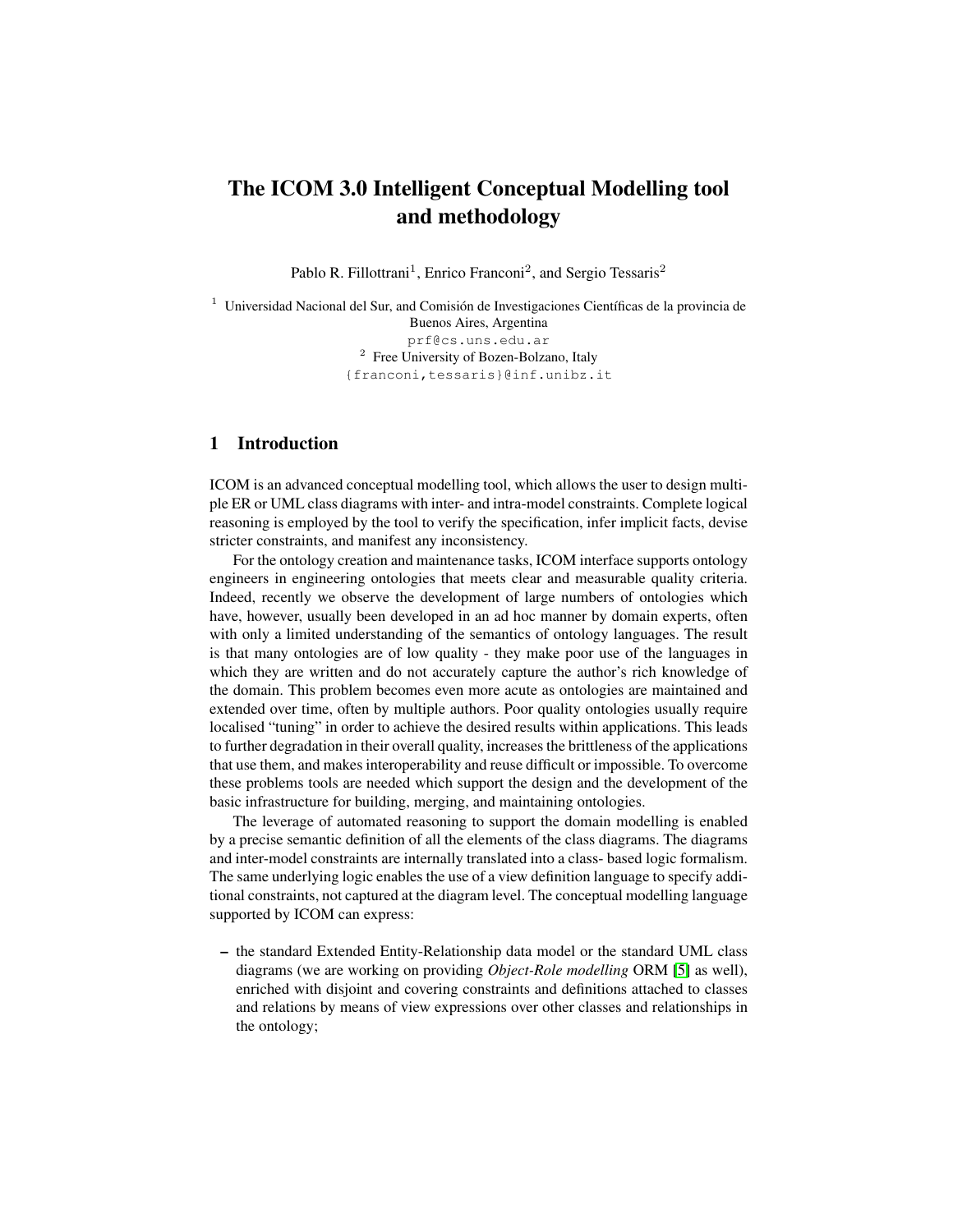– inter-ontology mappings, as inclusion and equivalence statements between view expressions involving classes and relationships possibly belonging to different ontologies.

The tool allows for the creation, the editing, the managing, and the storing of several interconnected ontologies, with a user friendly graphical interface. The main purpose of the ICOM project is not to provide to the ontology community a robust tool potentially replacing the many other tools available; we do not claim that ICOM is currently more usable than any of the existing conceptual modelling tools for ontology design (such as, for example, [\[8,](#page-9-1) [1\]](#page-9-2)). ICOM is meant to be a proof of concept, willing to showcase two main points:



(b) With deductions

Fig. 1: First ontology design scenario.

- 1. the effectiveness of using a class diagram graphical syntax for expressing ontologies, even with complex languages;
- 2. the emphasis to the use of complex automated reasoning tasks to deduce implied facts, as opposed to mere subsumption (classification) and consistency.

The two above points are novel and in our opinion very important in the context of the existing ontology design tools and methodologies (see next Section). Indeed ICOM proves (point 1) the feasibility and the ease of use of a class diagram graphical syntax for expressing ontologies, even with complex ontology languages, by relying on the notion of views (which roughly correspond to OCL constructs) in order to capture the (typically very few) cases where a larger expressivity than graphical class diagrams is needed.

ICOM is based on a *deduction-complete* notion of reasoning support relative to the class diagram graphical syntax (point 2). Users will see the original ontology *graphically completed* with all the deductions making sense given the provided ontology, and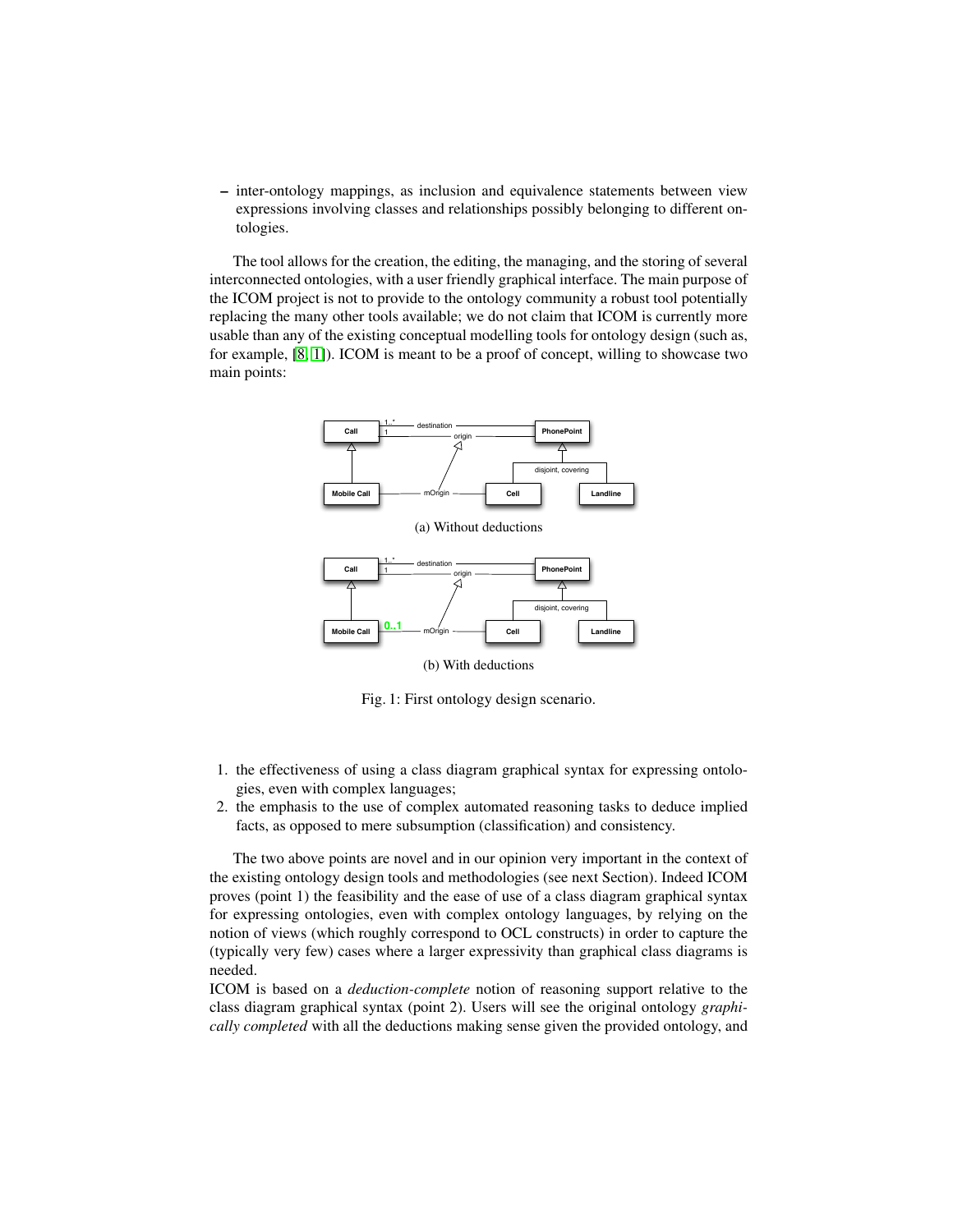expressed in the graphical class diagram language itself. This includes checking class and relationship consistency, discovering implied class and relationship inter-relations (e.g., subsumption) or cardinality constraints, and in general discovering any implied but originally implicit class diagram graphical construct. Customarily, ontology design tools just provide a support limited to class subsumption and consistency.

ICOM provides a general framework to support the typical tasks involved in such activities:

- Authoring of concept descriptions: in this task the author wants to add a new concept description to the ontology or modify a concept description that was already contained in the ontology. This may happen either in the design phase of the ontology or during the maintenance phase. After producing a candidate description of the concept, the author needs to understand the implicit consequences of his modelling and the interaction of this description with the other descriptions in the ontology.
- Structuring of the ontology: in this task the ontology designer wants to improve the structure of an ontology by inserting intermediate concepts into the ontology diagram. He needs support to decide where to add such concepts and how to describe them.

ICOM is a fairly mature project, its first release has been published in 2000 (see [\[7,](#page-9-3) [4\]](#page-9-4)). The version 3.0 of the ICOM tool is loosely based on the ICOM tool previously released in 2000 as an Entity-Relationship editor (which had around 3,000 registered installations, mostly in academic environments and for teaching purposes in industry), and a demo of a preliminary version was presented few years ago [\[3\]](#page-9-5). The foundations of the user-computer interaction have been radically changed according to the experience of the first ICOM and the research in this last decade. The system has been completely re-implemented, using different graphic libraries. The graphical interface has been completely rewritten to improve the usability and intuitiveness of the tool. Interoperability with other tools is a crucial aspect; so, import and export modules have been developed for XMI 2.x and Description Logics based ontology languages via DIG.

The ICOM tool is written in standard Java 5.0, and it is distributed on Linux, Mac, and Windows machines. ICOM communicates via the DIG 1.1 protocol with a description logic server, such as, for example, RACER. ICOM provides an interface for importing and exporting ontologies in UML-XMI class diagrams format.

ICOM is available as a free download at <http://www.inf.unibz.it/~franconi/icom/>

## 2 The Ontology Editor

The Ontology Editor works on *projects*, which may contain one or more UML class diagrams. The diagrams are referred as *models*. Multiple projects can be opened at the same time, but objects cannot be moved across them. Only one project is visible at a time and the editing of each project is independent. The user can switch between different projects using the tabs at the top of the project area.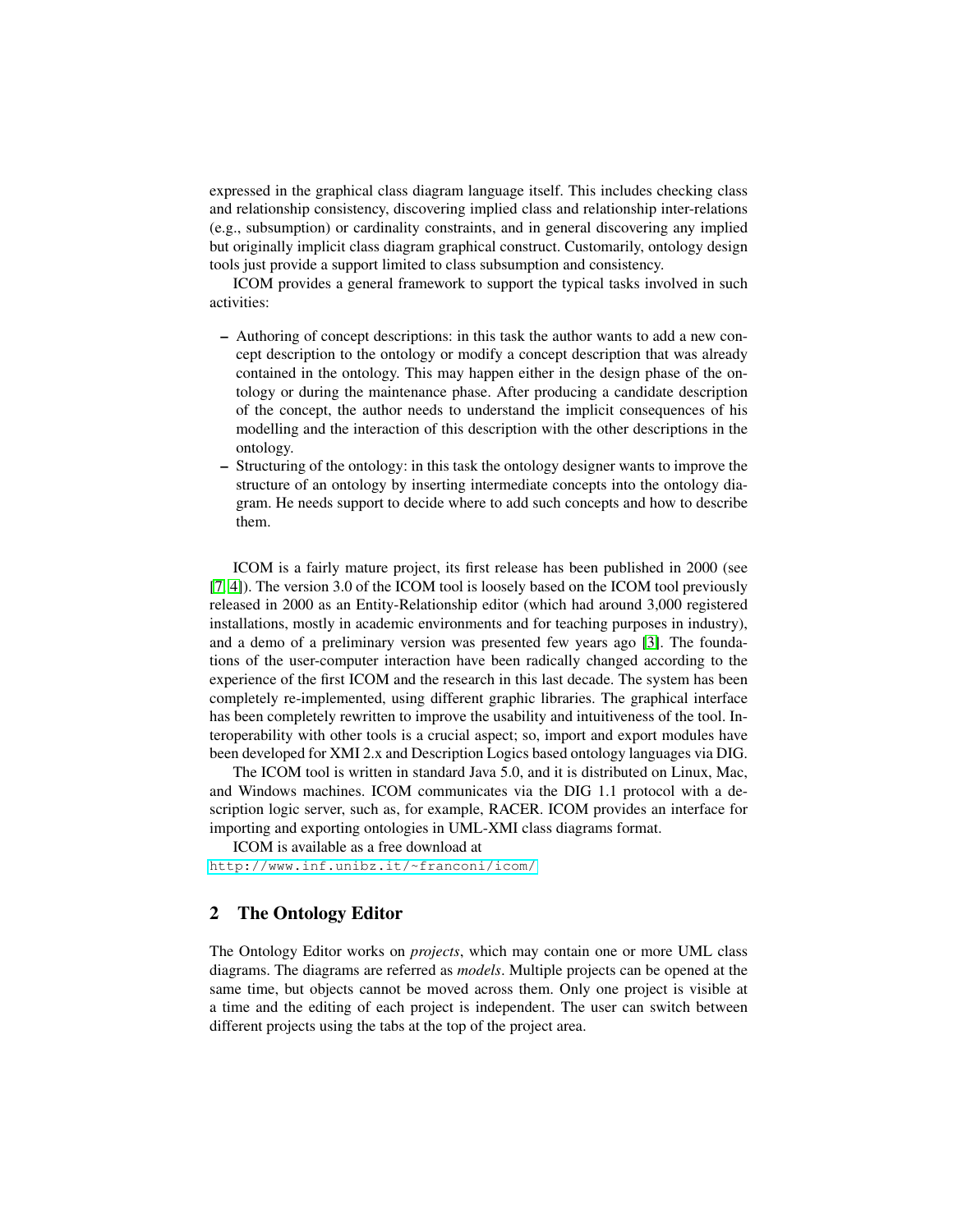<span id="page-3-0"></span>

Fig. 2: The ontology design scenario in ICOM.

Figure [2](#page-3-0) shows the main window of the Ontology Editor editing a single model. Classes are represented by boxes and n-ary associations by diamonds. Associations may have so-called association classes specifying their attributes. IsA relationships are represented as arrows with a disc in the middle (e.g. see MobileCall and Call).

The tool does not implement special visual techniques for handling very large ontologies. The tasks that it supports, i.e. authoring of concept description and structuring the ontology, are not aimed at working simultaneously with thousands of concepts. However, a set functionalities that are very useful in managing such ontologies are available. First, the interface is zoomable, that is, the level of detail and size of the icons that represent the model can be smoothly changed by pressing the right mouse button and dragging left to zoom our or right to zoom in. Also, the window can be panned by pressing the middle button and dragging. This allows the user to focus the attention in a specific region of the ontology. There are also two dedicated buttons for zooming: one will show the complete graph, and the other will zoom in to show the selected elements. Selection works by left-clicking on icons or by left click and drag; also, there is a button for expanding the selection to all connected nodes, which is very useful in combination with the zoom-to-selection button. Finally, custom automatic layout algorithms for ontologies are under development. These combine known layout algorithms for drawing large graphs, with special conventions used in ontologies, like IsAs hierarchies are drawn top-down and associations are drawn in the middle of related concepts. New metrics to measure the "quality" of ontology graphs were developed with this purpose.

### 2.1 Editing Models

Most of the model editing is done in the project panel, where each model in the project is displayed in a separate model panel. In addition, two dialogues are used to elicit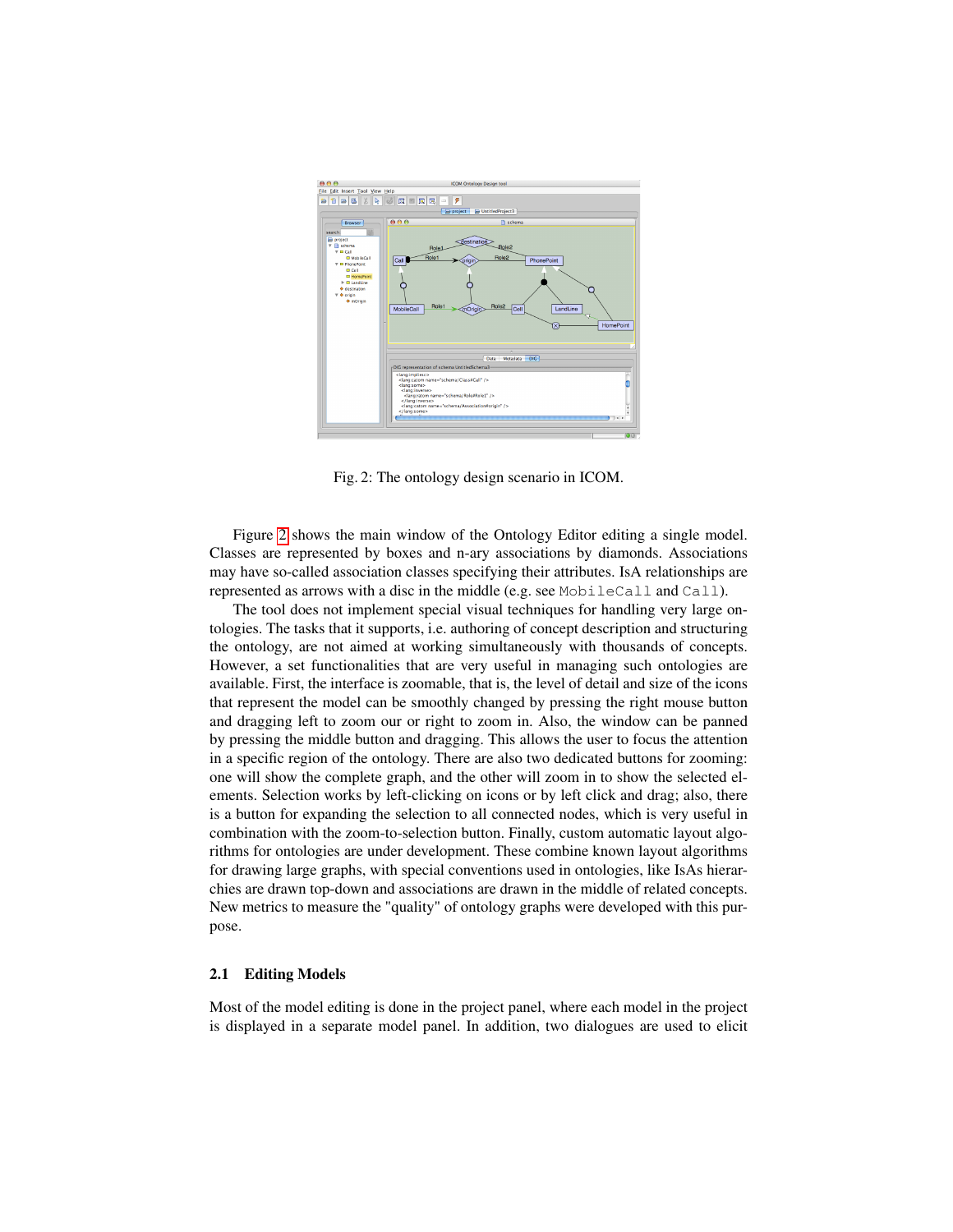additional information about model objects. The attribute domain dialogue allows the domain of attributes to be set. The definition dialogue enables the characterisation of a class or association by means of a view written in the language described in the next Section.

Objects can be created by selecting the appropriate button in the toolbar, or an entry under the Diagram menu, or a contextual menu in the project area. Most objectcreating operations require further inputs to complete the operation. Usually, the user is requested to select an existing object in the diagram (e.g. during the creation of an IsA relationship). In this case, the system will highlight only objects in the diagram suitable for the specific operation.

All the objects of the diagram have a name. Upon their creation the system allocates a new fresh name, which can be edited by the user. To improve the identification of the nodes, when icons become smoller because of the zoom level, all the nodes show their name on a tool-tip when the mouse is hovering over them. Names are scoped by the model they belong; e.g. classes with the same name in different models are considered different.

Metadata fields can be associated to every kind of objects. These fields are ignored in the reasoning process.

The creation of a new class adds a new box in the diagram with a new default name. Every class can optionally have attributes. Attributes are added and edited by means of a specific attribute dialogue. Similar to classes, attributes of the same name in different models are considered different. Attributes of the same name within the same model represent the same attribute. For each attribute, a domain should be indicated. There the set of possible domains is not predefined, and the user is allowed to enter an arbitrary name. Unlike the classes and associations, domains have a global context. Therefore, domains of the same name in different models are considered be the same.

Associations are created by default with no roles. N-ary associations can be specified by adding new roles to existing ones. The creation of a new association introduces a corresponding association class; which can be edited as a normal class (e.g. it can have attributes).

Adding new roles to an existing association requires the user to select the association and a class which restricts the domain of the argument of the association corresponding to the role. Similar to class and associations names, role names have a model scope.

For example, assume there are two models M1 and M2, each one with a binary association lives having the roles subject and object. Note that, being association scoped over models, from the global perspective there are two associations M1:lives and M2:lives. Now, the modelling of the domain requires that M2:lives is more specific (i.e. a subset) of M1: lives. Since also role names are scoped over each model, overall there are four different roles. Therefore, the more specific association (M2:lives) *inherits* the roles of the general one, ending up being of arity four (namely the roles M2:object, M2:subject and M1:object, M1:subject).

Roles denote the connection of a class to an association and it is also used to express the cardinality constraints of a class in an association. A role may have two constraints: *totality*, or the minimum cardinality, and *uniqueness* representing the maximum cardinality. In the current version of the system, the numbers expressing cardinality are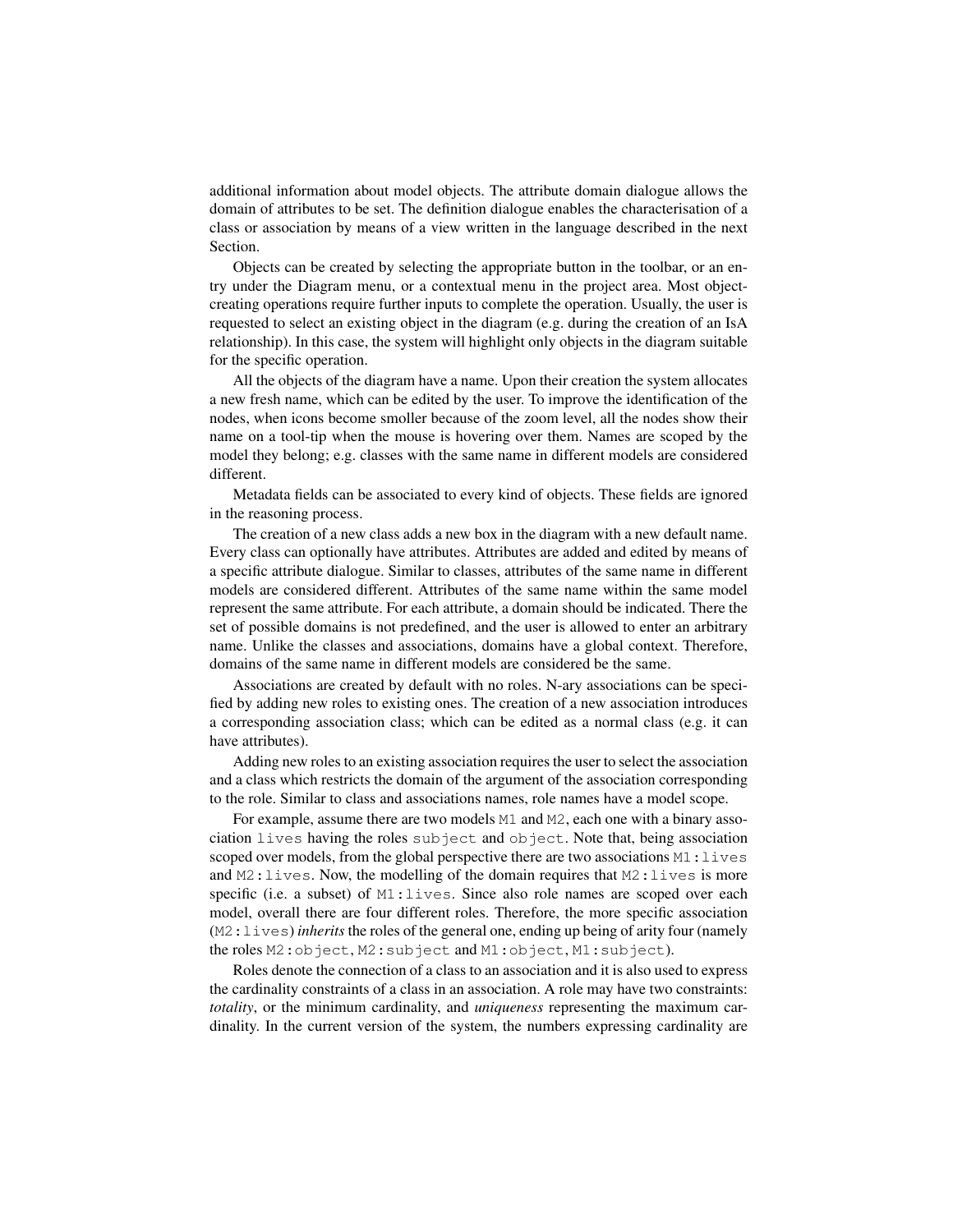```
\langle class \rangle ::= \langle class-name \ranglenot \langle class \rangleand \langle class \rangle +or \langle class \rangle +project \langle role-name\rangle \langle association\rangleatleastr \langle number\rangle \langle role-name\rangle \langle association\rangleatmostr \langle number \rangle \langle role-name \rangle \langle association \rangle\langle association\rangle ::= \langle association-name\rangle| not (association)
                   | and \langle association\rangle+
```
 $|$  or  $\langle$  association $\rangle+$  $|$  select  $\langle$ role-name $\rangle$   $\langle$ class $\rangle$ 

Fig. 3: View definition language

restricted to be 0 and 1. A minimum cardinality of 1 indicates that all instances of a class must participate in the association at least once (i.e. mandatory constraint). A maximum cardinality of 1 indicates that all instances of a class can only participate once in the association (i.e. functional constraint).

Within a project, equivalence and subset role mappings can be defined between roles in the same or different models. These allow a better characterisation of the relationship between associations across different models. In the former example,  $M2:$ lives can be set as a binary association by saying that M1:object contains M2:object, and that M1:subject contains M2:subject.

The system enables the user to specify inheritance relationships among classes and associations. The relationships can be arbitrary (e.g. cycles are allowed) provided that classes can only inherit from classes, and associations from associations. Formally, the inheritance is expressed by the inclusion (subclass) constraint.

On the diagram, inheritance is specified by means of IsA links (in the diagram indicated by arrows with a circle in the middle) connecting nodes. IsA links can be specified one-to-one, or many-to-one. The latter groups together more than one (association) class and restrict all of them to be a subclass of the link target.

The possibility of grouping more than one descendant, not only provides way of visually organising the layout of the model; but enable the user to specify additional constraints among the (association) classes. In particular, the *covering* and *disjointness* constraints. The first one expresses the fact that the (association) class is equivalent to the union of the specified descendant; while the second constraints the grouped (association) classes to be mutually disjoint.

Note that disjointness among classes is not assumed by default; so, in absence of a specific constraint, (association) classes may overlap.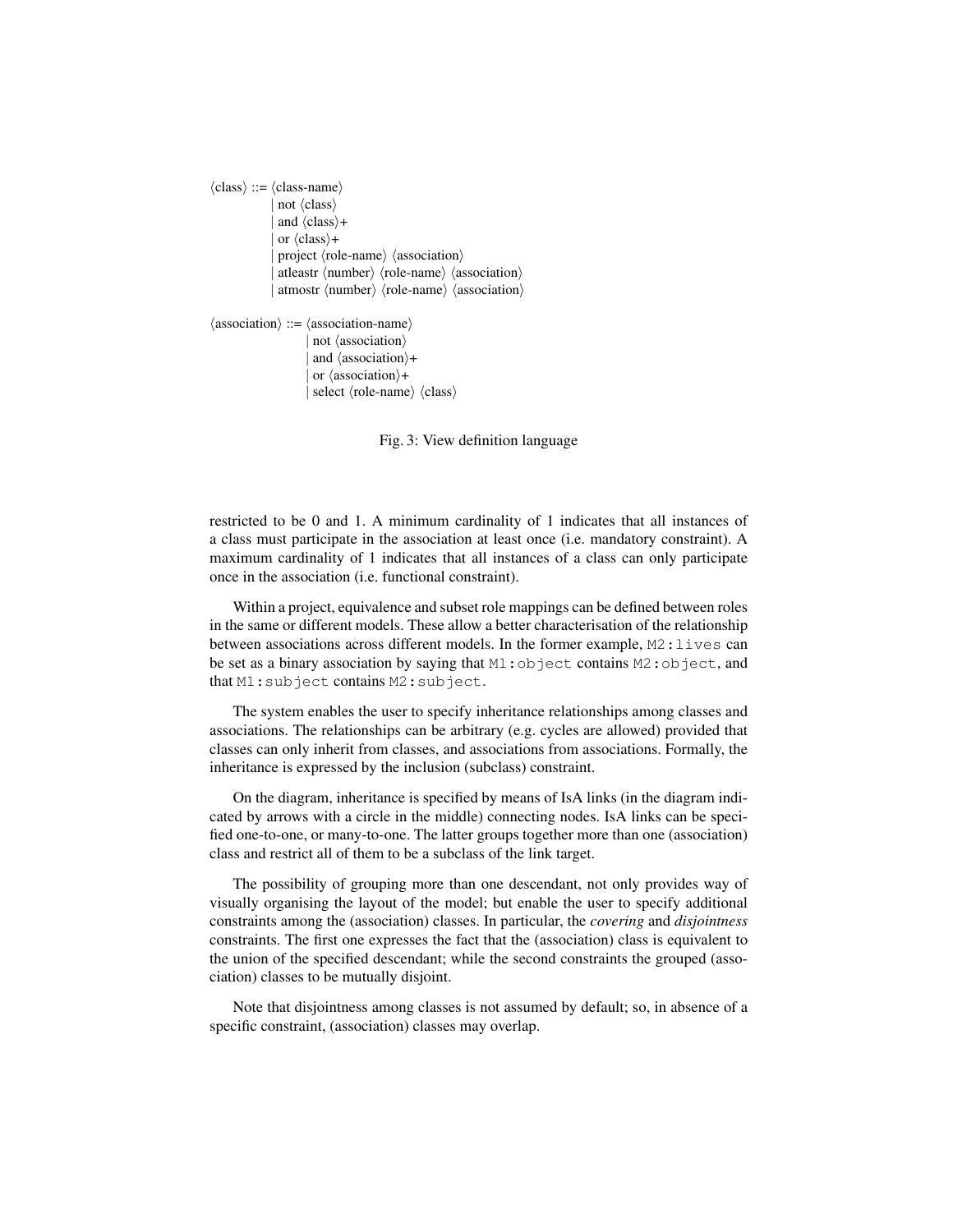#### 2.2 Inter-Model Axioms

Additional constraints among classes and associations can be expressed by means of intra- as well as inter-model axioms. The Ontology Editor provides four types of axioms: Node Definition, Equivalence, Subsumption and Disjointness. As discussed in Section 1 these constraints provide a powerful modelling tool in the context of data integration and ontology mapping.

Each class and association can be fully defined by means of a view expression. The view expression language is more expressive that the diagrammatic definition language, so enables the expert user to add constraints that cannot be expressed by the UML diagram alone.

The adopted view language (see Figure [3\)](#page-5-0) based on the DLR description logic. A definition has a global context, meaning it can express inter-model relationships as well as intra-model relationships. The view language includes two syntactic sorts: one for classes and one for associations. Full boolean operators are allowed, plus a *selection* operator (selecting tuples in an association with a specific class type in some named role argument) and a unary *projection* operator (projecting an association over a named role argument). A generalised projection operator with cardinality restrictions is available as well.

Since a definition can refer to objects in different models, a name-prefix is used in definitions to distinguish objects with the same name but from different models. The name-prefix used is the model's name followed by a colon symbol. For example, class1 in Model1 and class1 in Model2 would be referred to as Model1:class1 and Model2:class1 respectively.

Any two (associations) classes in any model can be related by semantic relationships stating their equivalence, subsumption, or disjointness. Creating one of these relationships requires the user to specify source and target node. The system prevents the creation of a relationship between non-homogeneous nodes by restricting the scope of the second node to be selected.

#### 2.3 Exporting and Importing Projects

ICOM projects can saved and retrieved in an own XML format, preserving the meaning of all elements including view definitions. It is also possible to import UML class diagrams saved in the XMI format. The tool only recognises the subset of XMI determined by classes, associations, attributes, roles and primitive datatypes defined within an UML model. Functional and mandatory constraints on roles are the only type of imported constraints. Aggregation relationships in the UML model are ignored. We are currently working on exporting projects in XMI files, but this translation would be necessarily carried out with some loss of meaning because, for example, not all view definitions can be expressed in XMI even with attaching OCL expressions to the model elements.

## 3 Automated Reasoning

Although the Ontology Editor can be used as a standalone modelling tool, exploiting its full capabilities requires the coupling of the system with a Description Logic rea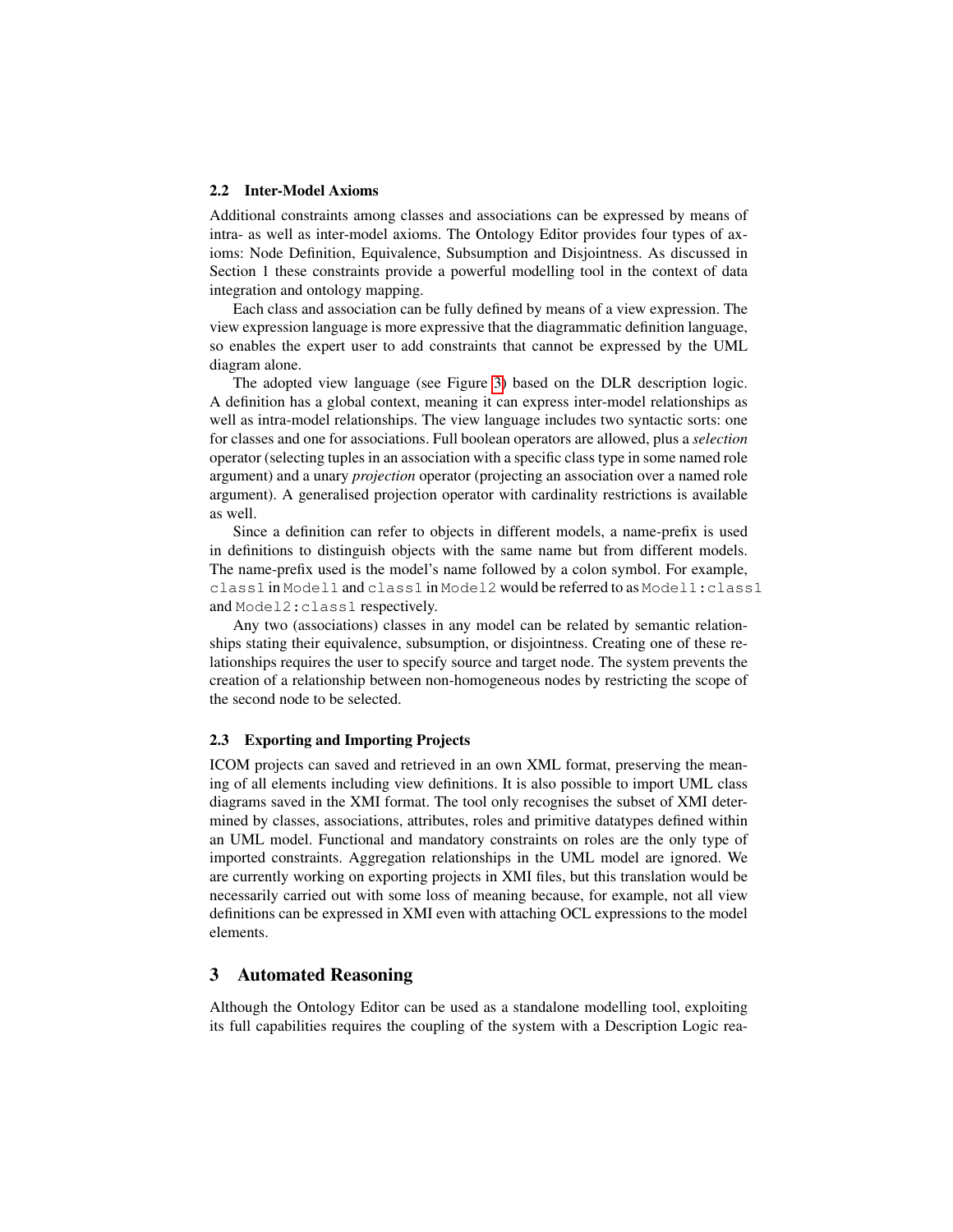soner. Without such an automated reasoning tool the Ontology Editor would be unable to perform *deduction-complete* automated reasoning over the models. As we noted, this includes checking class and relationship consistency, discovering implied class and relationship inter-relations (e.g., subsumption) or cardinality constraints, and in general discovering any implied but originally implicit class diagram graphical construct.

Instead of implementing its own dedicated reasoner, the Ontology Tool can exploit any DIG enabled DL reasoner (see [\[2\]](#page-9-6)). Being DIG a standardised communication protocol, the user can choose the most suitable DL reasoner (e.g. the one used by other in-house project), or upgrade to the latest version of the preferred reasoner without being forced to upgrade to a different version of the Ontology Editor.

We adopted the DIG protocol rather than the OWL API [\[6\]](#page-9-7) because it is language independent rather than based on a Java model. Currently we are in the process of evaluating the migration to OWLLink [\[9\]](#page-9-8), which is the successor of DIG protocol for the latest OLW 2 standard.

To enable the automated deduction mechanism, the user must specify the URL of the server where the DIG reasoner is available. Note that it is not required that the DIG server should be installed in the same computer as the Ontology Editor. Once the URL to the DIG server has been provided, the system checks the connection to the reasoner to verify its availability. Upon success, the menu item and toolbar button enabling the automated deduction will be enabled.

The so called *verification process* can be computationally expensive, so it is activated only on user's request. This process includes the following operations. The selected project is encoded into an appropriate Description Logics knowledge base and shipped to the DIG reasoner. Each class, association in the project is checked for satisfiability (i.e. non-emptiness). For each class, association in the project, its equivalent peers, and super-classes are determined. For each class-role-association triple, the system calculates the stricter minimum and maximum cardinality constraints. To perform these operations, the system formulates a sequence of queries to be sent to the DIG reasoner. Accordingly to the received answers the Ontology Editor infers properties of the models in the project. To perform these operations, the system formulates a sequence of queries to be sent to the DIG reasoner, which is linear in the number of project elements. Accordingly to the received answers the Ontology Editor infers properties of the models in the project. The algorithm for this inference is quadratic in the number of concepts and roles, and linear in the number of axioms and IsA links. Thus, the tool can reasonable manage projects with several hundreds of elements, calling a current state-of- the-art reasoner.

After the verification process, the system provides the user with a visual account of the deductions by modifying the appearance of the model diagrams in the project. All unsatisfiable objects will appear in red in the model diagrams. An object is unsatisfiable when necessarily describes an empty set of tuples of objects. Additional non explicit deductions will appear in green, to be distinguished from the user specified elements of the diagrams. Semantically equivalent objects are connected with newly inserted equivalent axiom links. Objects discovered to hold an inclusion relationships between them are connected with subsumption axiom links. Cardinality constraints of roles for that are more restrictive than those originally specified. Although the deductions are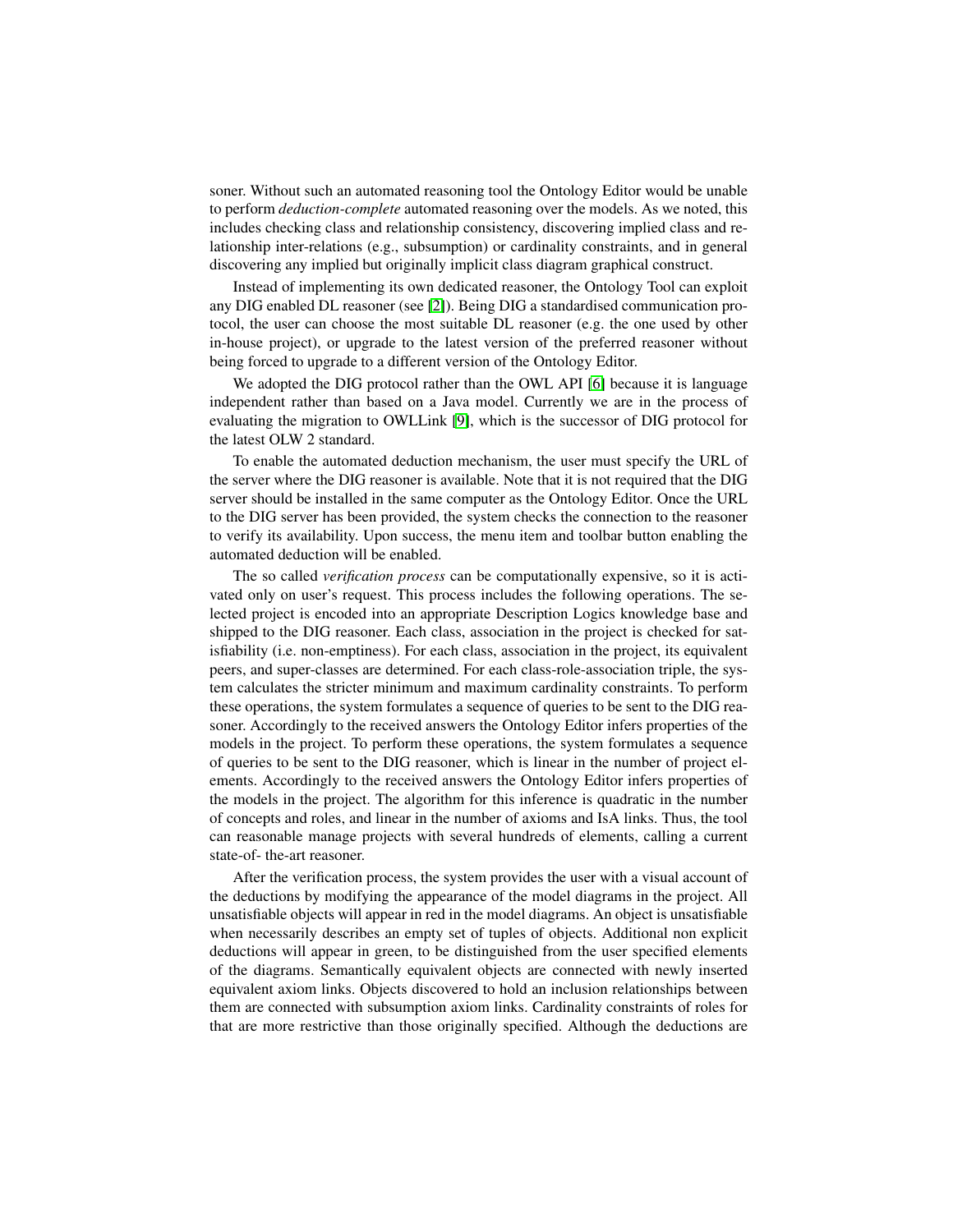displayed on the actual diagrams, it is up to the user to decide whether they should be permanently added to the models or discarded. The rational behind this behaviour is that the automated reasoning process may detect unwanted deductions caused by a wrong modelling of the domain. In this case the user should correct the project before any subsequent editing. Another reason is that, in spite of the fact that only the nontrivial deductions are presented, the user is satisfied by the fact that they are implicit without the need of having them explicitly asserted.

The user can discard the deductions and the entire project will be returned to its original state (and any information about unsatisfiability will be discarded). Editing one of the models in the project will also discard the deductions before the editing is carried out. Alternatively, the equivalence, subsumption association, and role cardinality deductions can be added permanently to the project by committing them.

## 4 Conclusions and Future Works

In this paper we presented ICOM, an advanced conceptual modelling tool grounded on more than ten years of research on the use of automated reasoning to support the development and integration of ontologies. ICOM employes a diagrammatic based language to represent most of the constructs used in ontology design; although it enables the use of non graphical ontology languages, experience with users demonstrates that the design of the diagrammatic language is sufficiently expressive to describe rich domains. Moreover, deductions are expressed within the same diagrammatic language; providing a uniform view over design and analysis of models.

By means of use cases we demonstrated the importance of exploiting basic reasoning tasks (as subsumption) in order to provide richer information on ontologies. This is a crucial step towards guaranteeing the quality of the ontologies designed using a tool like ICOM.

The research and development of ICOM continues on two main tracks: from one side we are improving the modelling workflow by considering alternative modelling languages and reasoning services; while on the other hand we are enhancing the user experience by improving the graphical user interface and the interoperability.

We are currently considering the adoption of modelling features from ORM [\[5\]](#page-9-0) conceptual modelling methodology and representation. Its adoption would have the advantage of leveraging the vast research which has been carried on supporting the user in the modelling tasks; including the integration of natural language generation. The use of ORM modelling style would require also a redesign of the reasoning tasks in order to align the inferences to the new graphical representation.

On the interface we are improving the automatic layout algorithms and working on the support of undo actions. We also plan to include a role browser tab to show the role hierarchy in the same style of the class browser. Moreover, we are improving the interoperability with other tools by tackling the import and export compatibility with XMI and OWL.